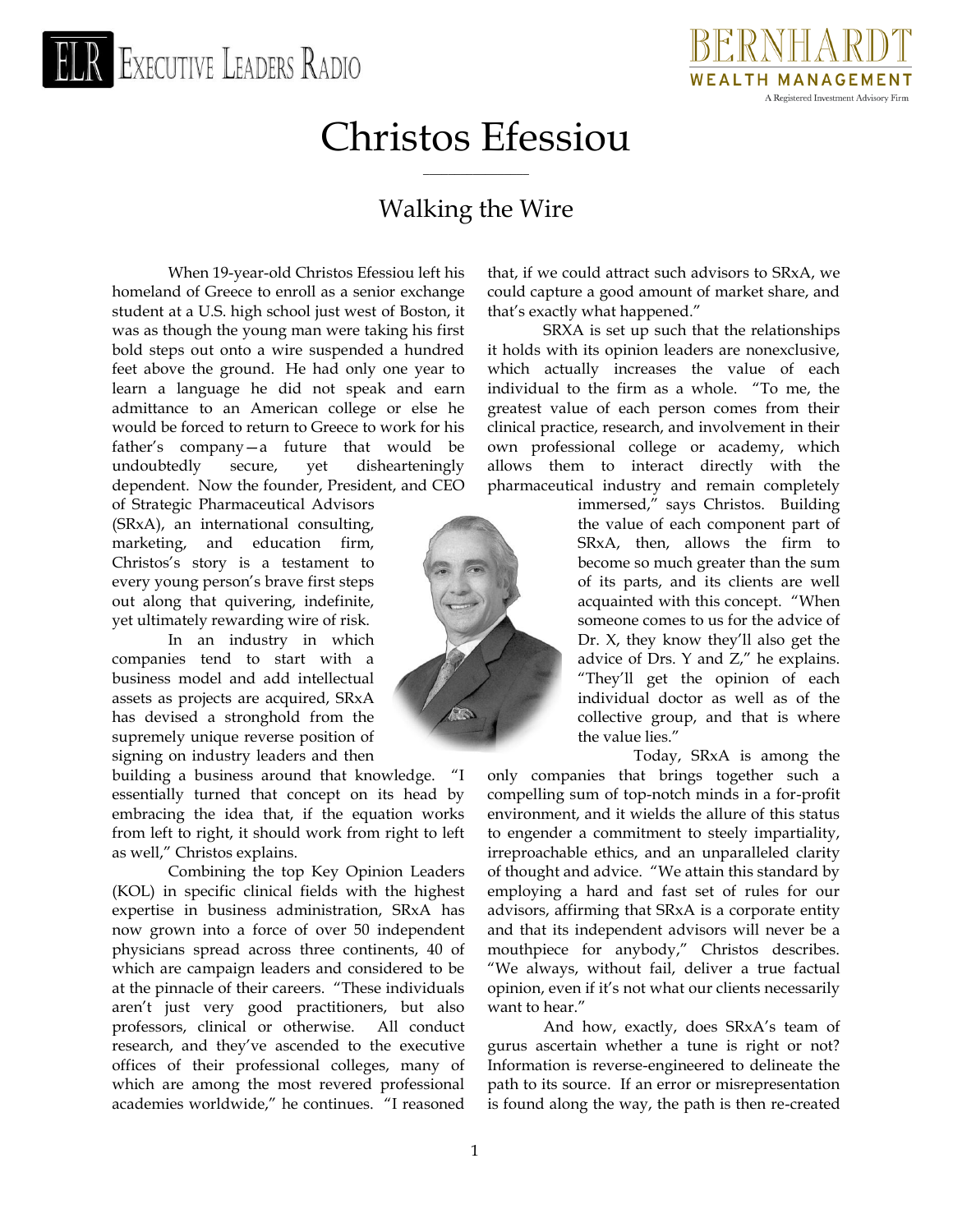going forward, correcting the message that is ultimately generated. It is, at once, a business of integrity and of the highest intellectual prestige, and the repute and expertise engendered through this process are used to provide clean, honest, ethical, and scientifically-based advice to each client.

There is much to be said for such achievements in themselves, but when one takes into account the variables working against Christos and his team, the victories are lent even more sway. "If you operate in pharmaceuticals, you're working in one of the most regulated industries in the country," Christos stresses. "You can do nothing, say nothing, and show nothing unless it has been prescribed by the FDA." Amidst this challenging landscape, much has changed in the past several years that limits the type of work physicians can do, and SRxA has re-engineered its entire concept—not to follow the new regulations, but to stay ahead of them. "If you follow the new regulations, you're a year behind," Christos points out. He is also well-known for staying at the cutting edge of technology, operating the company predominantly wirelessly since it was launched in 2004.

Utilizing these techniques, SRxA grew 100% annually on its advisory side for the first three years, escalating from four advisors to 15. In the three years since, it has added another 20 plus individuals and five new divisions to the company's portfolio. "In a business like this, you're evaluated on both the depth of each specialty and on the breadth across the different clinical specialties that you cover," Christos points out. "Otherwise, you're going to pigeonhole yourself behind certain therapeutic areas which will dictate what market you can follow, and this kind of limitation is just not in the spirit of SRxA."

The structural integrity of his practice, however, is only as successful as the individuals chosen to work within it, and Christos utilizes a leadership style that focuses on knowing who the right people for the job are and then valuing them accordingly. "When I interview, I do so almost exclusively based on the candidate's personality, because you cannot teach someone how to be ethical or personable, or how to work with that kind of bold energy that will give you the rocket boosters you need to get through a demanding project," he says. Once he has brought these people into SRxA, he treats them like the tremendous assets that they are. "My management philosophy has been to tangibly show my team that I value them—possibly more than they value themselves," he adds. "Operating in this mindset inspires people to work ten times as hard and be ten times as loyal."

Christos first came to acquire his keen sense of business while growing up in Greece, where his father—a self-made man—was truly a titan of the durable medical equipment industry. While certainly impressive, his father's footprint left little room for Christos to prime his own impact, which prompted the young man to take the leap and move to America. "Operating on part gut, part intellect, and part self-confidence, I seized the challenge to do what my father himself had done—to see what I was truly capable of," he explains. "I have always been an all-or-nothing person, but never a gambler. I calculate risk fairly well and feel comfortable with probability, knowing that one can't possibly apply himself to the fullest if he knows there's a safety net below. Do your due diligence, go all in, and leap."

The young man had no family in the United States, couldn't speak the language, and had never been away from home before, but he leapt anyway. He picked up English through osmosis and Sesame Street, took the SATs several times, and was admitted to all 36 of the institutions to which he had applied, much to his surprise. "I felt I only knew the language at a rudimentary level, but if a university was willing to take a chance on me, I was willing to be that person," he remembers. His courage was rewarded when he woke up one morning during his freshman year and realized he had dreamed in English the night before. "It was the biggest boost of confidence I had ever known, and nothing could stand in my way after that," he continues, his air captivated by the same exuberance he describes. "My selfassurance went through the roof, and once you feel that, you've got it. From then on it was simply looking at opportunities and capitalizing on them."

Though he began his college career along a premed route, he soon realized that he was far more interested in the business of medicine than the practice of it, and so shifted gears accordingly. When, at the age of 27, Christos found himself degreed, board-certified, and registered in respiratory care, and working in the second highest position available in his specialty, he knew